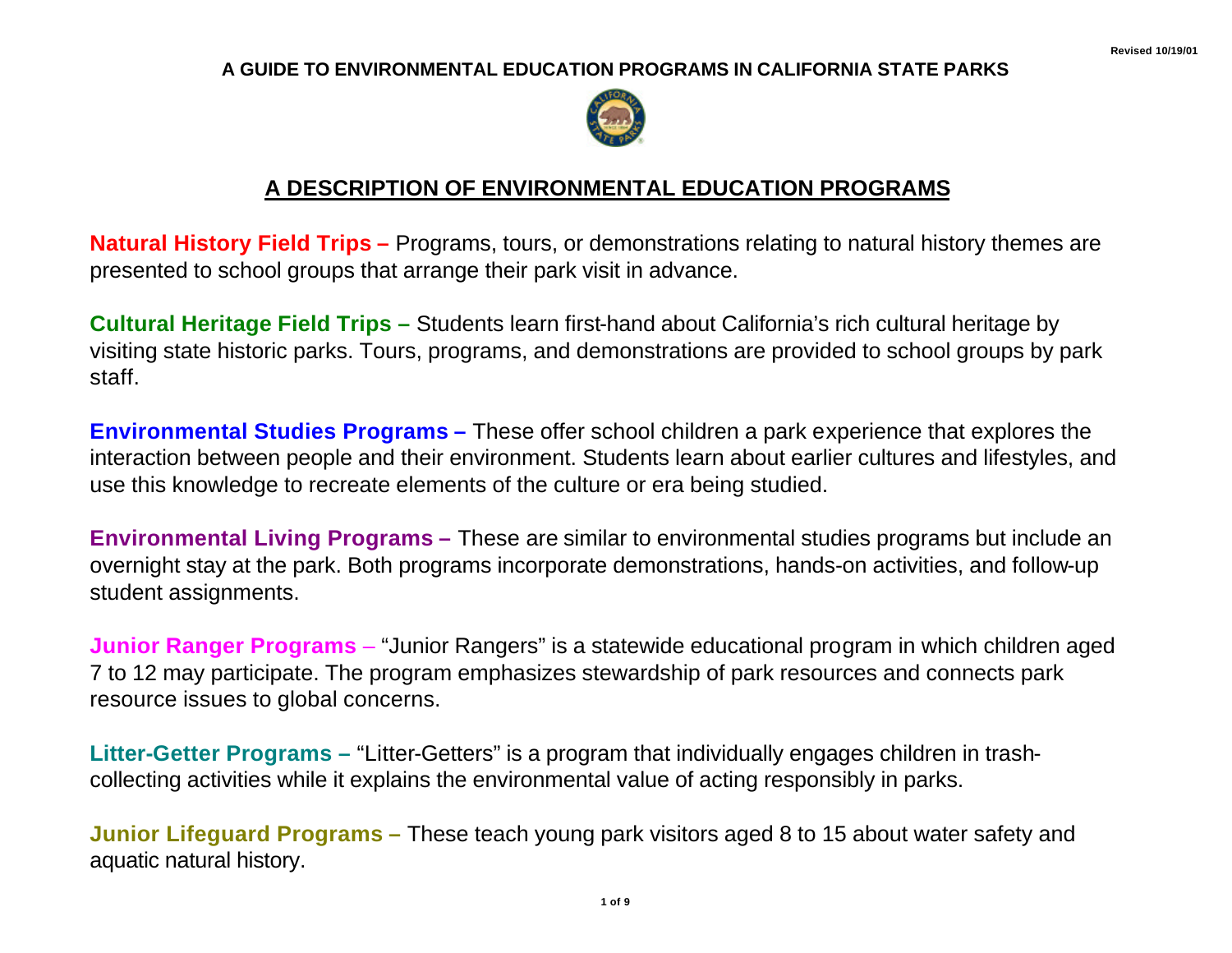## A GUIDE TO ENVIRONMENTAL EDUCATION PROGRAMS IN CALIFORNIA STATE PARKS



| <b>LEGEND:</b>                  | <b>O</b> Natural History Field Trips<br><b>@</b> Cultural History Field Trips<br><b>O</b> Junior Rangers<br><b>6</b> Litter-Getters |                             |           |                  |   | <b>8</b> Environmental Studies<br><b>O</b> Junior Lifeguards |    |           |           |   | <b>O</b> Environmental Living<br><sup>O</sup> Other                                 |  |
|---------------------------------|-------------------------------------------------------------------------------------------------------------------------------------|-----------------------------|-----------|------------------|---|--------------------------------------------------------------|----|-----------|-----------|---|-------------------------------------------------------------------------------------|--|
| <b>COUNTY</b>                   | <b>UNIT</b>                                                                                                                         | <b>TELEPHONE</b>            |           |                  |   | <b>ENVIRONMENTAL</b><br><b>PROGRAMS</b>                      |    |           |           |   | <b>COMMENTS</b>                                                                     |  |
| Alpine                          | Grover Hot Springs SP                                                                                                               | (530) 694-2248              | O         |                  |   |                                                              |    | $\bullet$ |           |   | Also (530) 525-7232                                                                 |  |
| Amador                          | Indian Grinding Rock SHP                                                                                                            | (209) 296-7488              |           | $\bullet$        |   | $\bullet$                                                    |    |           |           |   |                                                                                     |  |
| <b>Butte</b>                    | <b>Bidwell Mansion SHP</b>                                                                                                          | (530) 895-6144              |           | $\bullet$        | 8 |                                                              |    |           |           | ❸ | In School Programs                                                                  |  |
| <b>Butte</b>                    | Lake Oroville SRA                                                                                                                   | (530) 538-2219              | a         | $\bullet$        |   |                                                              | 6  | $\bullet$ |           | ❸ | In School Programs                                                                  |  |
| Butte, *Glenn                   | <b>Bidwell-Sacramento River SP</b>                                                                                                  | (530) 342-5185              |           |                  | ❸ |                                                              |    |           |           | ❸ | In School Programs                                                                  |  |
| Calaveras<br>*Tuolumne          | Calaveras Big Trees SP                                                                                                              | (209) 795-2334              | O         |                  |   |                                                              |    | 6         |           | 6 | Jr. Ranger, Cubs, VC Phone (209) 295-3840                                           |  |
| Colusa                          | Colusa-Sacramento River SRA                                                                                                         | (530) 458-4927              | (1        | 0                |   |                                                              | (5 | $\bullet$ |           | ❸ | In School Programs                                                                  |  |
| Contra Costa                    | Mount Diablo SP                                                                                                                     | (925) 837-2525              |           | 2                |   |                                                              |    | 6         |           |   |                                                                                     |  |
| Del Norte                       | Del Norte Coast Redwoods SP                                                                                                         | (707) 464-6101<br>ext. 5101 | a         |                  |   |                                                              |    | 6         |           |   | Also (707) 464-6101 ext. 5120                                                       |  |
| Del Norte                       | Jedediah Smith Redwoods SP                                                                                                          | (707) 464-6101<br>ext. 5112 | Ω         |                  |   |                                                              | G  | $\bullet$ |           |   | Also (707) 464-6101 ext. 5101                                                       |  |
| Del Norte,<br>*Humboldt         | Prairie Creek Redwoods SP                                                                                                           | (707) 464-6101<br>ext. 5301 | O         |                  |   |                                                              | 6  | 6         |           |   | Also (707) 464-6101 ext. 5101                                                       |  |
| El Dorado                       | Auburn SRA                                                                                                                          | (530) 885-4527              | O         | $\bullet$        |   |                                                              |    | 6         |           |   |                                                                                     |  |
| El Dorado                       | D. L. Bliss SP                                                                                                                      | (530) 525-7277              | O         |                  |   |                                                              |    | $\bullet$ |           |   |                                                                                     |  |
| El Dorado                       | Emerald Bay SP                                                                                                                      | (530) 525-7277              |           | $\bullet$        |   |                                                              |    | 6         |           |   |                                                                                     |  |
| El Dorado                       | Marshall Gold Discovery SHP                                                                                                         | see comments                |           | $\boldsymbol{Q}$ |   |                                                              |    |           |           |   | Natural History Programs (530) 621-1224<br>Cultural History Programs (530) 295-2170 |  |
| El Dorado                       | Sugar Pine Point SP                                                                                                                 | (530) 525-7982              |           | $\bullet$        |   |                                                              |    | $\bullet$ |           | ❸ | In School Programs                                                                  |  |
| El Dorado, *Placer, *Sacramento | Folsom Lake SRA                                                                                                                     | (916) 988-0205              | O         | $\bullet$        | 8 |                                                              | G  | $\bullet$ | $\bullet$ | ❸ | In School Programs                                                                  |  |
| El Dorado, *Placer, *Sacramento | <b>Water Education Center</b>                                                                                                       | (916) 989-7100              |           |                  |   |                                                              |    |           |           | ❸ |                                                                                     |  |
| Fresno, *Madera                 | <b>Millerton Lake SRA</b>                                                                                                           | (209) 822-2332              | 0         | $\bullet$        |   |                                                              |    | $\bullet$ |           | 6 | Youth Fishing Programs                                                              |  |
| Glenn, *Butte                   | <b>Bidwell-Sacramento River SP</b>                                                                                                  | (916) 342-5185              | O         |                  |   |                                                              |    |           |           | ❸ | In School Programs                                                                  |  |
| Humboldt                        | <b>Benbow Lake SRA</b>                                                                                                              | (707) 923-3238              | Ω         |                  |   |                                                              |    | 6         |           |   | Also (707) 247-3318                                                                 |  |
| Humboldt                        | Fort Humboldt SHP                                                                                                                   | (707) 445-6567              |           | $\boldsymbol{Q}$ |   |                                                              |    | $\bullet$ |           | ❸ | 'Schooldays'                                                                        |  |
| Humboldt                        | <b>Grizzly Creek Redwoods SP</b>                                                                                                    | (707) 777-3683              |           |                  | ❸ |                                                              |    | 6         |           |   | Also (707) 946-2409                                                                 |  |
| Humboldt                        | Humboldt Redwoods SP                                                                                                                | (707) 946-2409              | $\bullet$ |                  |   |                                                              | G  | $\bullet$ |           | ❸ | 'Ride Along'; Field Seminars                                                        |  |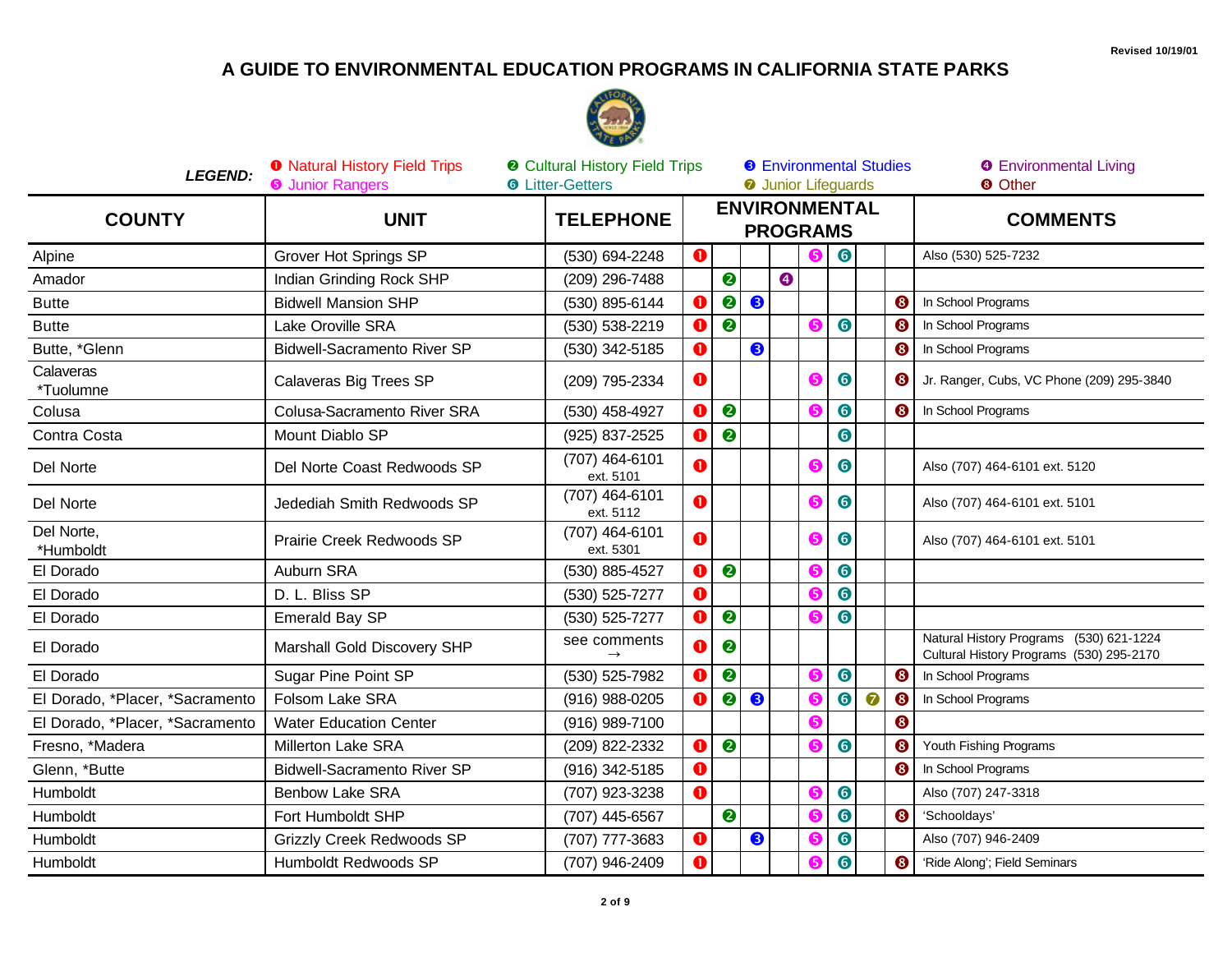| <b>LEGEND:</b>                   | <b>O</b> Natural History Field Trips<br><b>O</b> Junior Rangers | <b>@</b> Cultural History Field Trips<br><b>6</b> Litter-Getters |             |           |           |             | <b>8</b> Environmental Studies<br><b>O</b> Junior Lifeguards |           |           |           | <b>O</b> Environmental Living<br><b>8 Other</b>                                         |  |
|----------------------------------|-----------------------------------------------------------------|------------------------------------------------------------------|-------------|-----------|-----------|-------------|--------------------------------------------------------------|-----------|-----------|-----------|-----------------------------------------------------------------------------------------|--|
| <b>COUNTY</b>                    | <b>UNIT</b>                                                     | <b>TELEPHONE</b>                                                 |             |           |           |             | <b>ENVIRONMENTAL</b><br><b>PROGRAMS</b>                      |           |           |           | <b>COMMENTS</b>                                                                         |  |
| Humboldt                         | Patrick's Point SP                                              | (707) 677-3570                                                   | O           | ❷         |           |             |                                                              | $\bullet$ |           |           | Also (707) 488-2041                                                                     |  |
| Humboldt                         | <b>Richardson Grove SP</b>                                      | (707) 247-3318                                                   | $\bf o$     |           |           |             |                                                              | 6         |           |           |                                                                                         |  |
| Humboldt                         | Sinkyone Wilderness SP                                          | (707) 986-7711                                                   |             |           |           |             |                                                              | 6         |           |           |                                                                                         |  |
| Humboldt,<br>*Del Norte          | Prairie Creek Redwoods SP                                       | (707) 464-6101<br>ext. 5301                                      | 0           |           |           |             |                                                              | $\bullet$ |           |           | Also (707) 464-6101 ext. 5101                                                           |  |
| Imperial                         | Picacho SRA                                                     | (760) 393-3052                                                   | O           | ❷         |           |             |                                                              | $\bullet$ |           |           | Also (619) 393-3052                                                                     |  |
| Imperial,<br>*San Diego,         | Ocotillo Wells SVRA                                             | (619) 767-5391                                                   | O           |           |           |             |                                                              |           |           | ❸         | In School Programs                                                                      |  |
| Imperial, *Riverside             | Salton Sea SRA                                                  | (619) 393-3052                                                   | $\mathbf 0$ | 2         | ❸         |             |                                                              | $\bullet$ |           |           | <b>Boat Tours/Educational Tours</b>                                                     |  |
| Imperial, *San Diego, *Riverside | Anza-Borrego Desert SP                                          | (760) 767-5311                                                   | 0           | ❷         |           |             | G                                                            | $\bullet$ |           |           | Ride Alongs, Jr. Ranger Cubs, Visitor Center<br>(760) 767-4205, Park Festival Weekend   |  |
| Kern                             | Fort Tejon SHP                                                  | (661) 248-6692                                                   |             | 2         |           | $\bf \odot$ |                                                              | 6         |           |           | Special Programs: Dragoon Era, Civil War, &<br>Calif. Volunteers                        |  |
| Kern                             | Red Rock Canyon SP                                              | (661) 942-0662                                                   | $\bullet$   |           |           |             |                                                              | $\bullet$ |           |           |                                                                                         |  |
| Kern                             | Tule Elk SR                                                     | (661) 765-5004                                                   | O           |           |           |             |                                                              | $\bullet$ |           |           |                                                                                         |  |
| Lake                             | Anderson Marsh SHP                                              | (707) 994-0688                                                   | O           | $\bullet$ |           |             |                                                              |           |           |           | Also (707) 279-4293                                                                     |  |
| Lake                             | Clear Lake SP                                                   | (707) 279-4293                                                   | O           | ❷         |           |             |                                                              | $\bullet$ |           |           |                                                                                         |  |
| Los Angeles                      | Antelope Valley Indian Museum                                   | (661) 942-0662                                                   |             | ❷         |           |             |                                                              |           |           |           | In School Outreach Programs, Annual American<br>Indian Celebration. Also (661) 946-3055 |  |
| Los Angeles                      | <b>Hungry Valley</b>                                            | (661) 248-7007                                                   |             |           |           |             |                                                              |           |           | ഒ         | Wildflower Tours (early April - May 30), In<br>School Programs                          |  |
| Los Angeles                      | Los Encinos SHP                                                 | (818) 784-4849                                                   |             |           |           | $\bullet$   |                                                              |           |           |           |                                                                                         |  |
| Los Angeles                      | Malibu Creek SP                                                 | (818) 880-0367                                                   | O           | ❷         |           |             |                                                              | $\bullet$ |           |           |                                                                                         |  |
| Los Angeles                      | Malibu Lagoon SB                                                | (818) 880-0367                                                   | O           | ❷         |           |             |                                                              |           |           |           |                                                                                         |  |
| Los Angeles                      | Pio Pico SHP                                                    | (562) 695-1217                                                   |             |           |           |             |                                                              |           |           |           | Interpretive Services closed for renovation until<br>May 2002.                          |  |
| Los Angeles                      | Topanga SP                                                      | $(310)$ 455-2465                                                 | $\mathbf 0$ |           | $\bullet$ |             |                                                              |           |           |           | School Group Reservations call (818) 343-7792                                           |  |
| Los Angeles                      | Will Rogers SHP                                                 | (310) 454-8212                                                   | O           | ❷         | ❸         |             |                                                              |           |           |           |                                                                                         |  |
| Los Angeles, *Ventura            | Leo Carrillo SB                                                 | (310) 986-8591                                                   | O           | 2         |           |             |                                                              | $\bullet$ | $\bullet$ |           | 'Project FAMCAMP'                                                                       |  |
| Madera, *Fresno                  | Millerton Lake SRA                                              | (209) 822-2332                                                   | $\bullet$   | $\bullet$ |           |             |                                                              | $\bullet$ |           | $\bullet$ | Youth Fishing Programs                                                                  |  |
| Marin                            | China Camp SP                                                   | (415) 456-0766                                                   | $\bullet$   | $\bullet$ |           |             |                                                              | $\bullet$ |           |           |                                                                                         |  |
| Marin                            | Mount Tamalpais SP                                              | (415) 388-2070                                                   | $\bullet$   |           |           |             |                                                              | $\bullet$ |           |           |                                                                                         |  |
| Marin                            | Olompali SHP                                                    | (415) 892-3383                                                   |             | 2         |           |             |                                                              |           |           |           |                                                                                         |  |
| Marin                            | Samuel P. Taylor SP                                             | (415) 488-9897                                                   | $\bullet$   |           |           |             | 65                                                           | $\bullet$ |           |           |                                                                                         |  |
| Marin                            | Tomales Bay SP                                                  | (415) 669-1140                                                   | o           | $\bullet$ |           | $\bullet$   |                                                              |           |           |           |                                                                                         |  |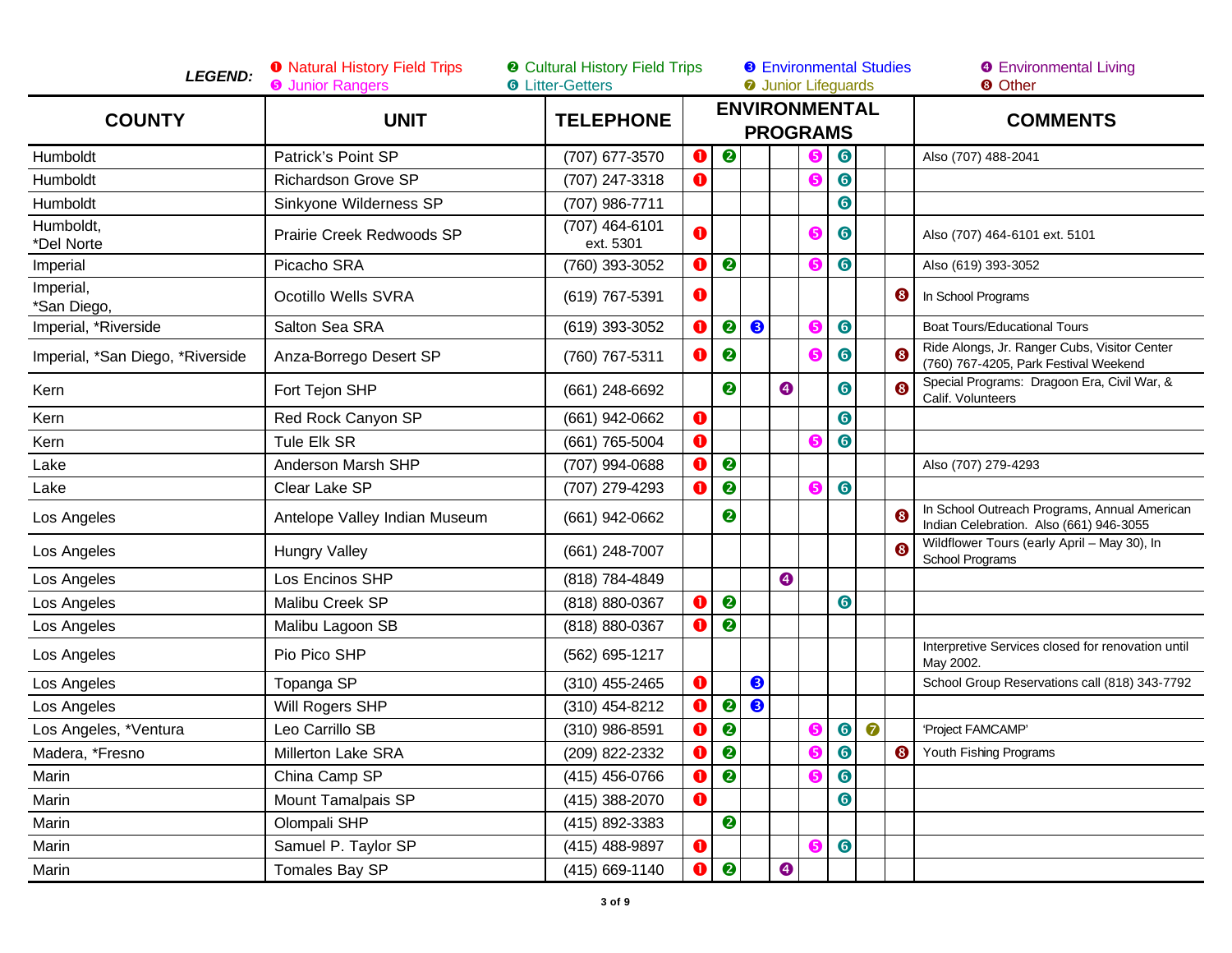| <b>LEGEND:</b>           | <b>O</b> Natural History Field Trips<br><b>O</b> Junior Rangers | <b>@</b> Cultural History Field Trips<br><b>6</b> Litter-Getters |             |                  |           | <b>8</b> Environmental Studies<br><b>O</b> Junior Lifeguards |   |           |   |           | <b>O</b> Environmental Living<br><b>8 Other</b>                                   |  |
|--------------------------|-----------------------------------------------------------------|------------------------------------------------------------------|-------------|------------------|-----------|--------------------------------------------------------------|---|-----------|---|-----------|-----------------------------------------------------------------------------------|--|
| <b>COUNTY</b>            | <b>UNIT</b>                                                     | <b>TELEPHONE</b>                                                 |             |                  |           | <b>ENVIRONMENTAL</b><br><b>PROGRAMS</b>                      |   |           |   |           | <b>COMMENTS</b>                                                                   |  |
| Marin,<br>*San Francisco | Angel Island SP                                                 | see notes                                                        | $\mathbf 0$ | 2                |           | ❹                                                            | 6 | 6         |   |           | Natural/Cultural History Programs (415) 435-3522<br>ELP (415) 435-5390            |  |
| Mariposa                 | Mining and Mineral Museum                                       | (209) 742-7625                                                   | $\bf o$     | $\bullet$        |           |                                                              | 6 |           |   |           | Gem and Mineral Show-April                                                        |  |
| Mendocino                | Hendy Woods SP                                                  | (707) 937-5804                                                   | 0           |                  |           |                                                              |   | 6         |   |           | (707) 895-3141                                                                    |  |
| Mendocino                | MacKerricher SP                                                 | (707) 937-5804                                                   | $\bf o$     |                  |           |                                                              |   | 6         |   |           | Environmental Studies Day Camp, Native<br>American Studies, Visitor Center/Museum |  |
| Mendocino                | Manchester SP                                                   | (707) 937-5804                                                   |             |                  |           |                                                              |   |           |   |           | Sporadic summer campfires-check bulletin board                                    |  |
| Mendocino                | Mendocino Headlands SP                                          | (707) 937-5804                                                   | 0           | 2                |           |                                                              |   |           |   |           | Ford House Visitor Center (707) 937-5397                                          |  |
| Mendocino                | Navarro River Redwoods SP                                       | (707) 937-5804                                                   | $\mathbf 0$ |                  |           |                                                              |   |           |   |           | Interpretive Canoe Program                                                        |  |
| Mendocino                | <b>Russian Gulch SP</b>                                         | (707) 937-5804                                                   | 0           | $\bullet$        |           |                                                              | 6 | $\bullet$ |   |           |                                                                                   |  |
| Mendocino                | Sinkyone Wilderness SP                                          | (707) 986-7711                                                   |             |                  |           |                                                              |   | 6         |   |           |                                                                                   |  |
| Mendocino                | Standish - Hickey SRA                                           | (707) 925-6482                                                   | $\bf 0$     |                  |           |                                                              | G | $\bullet$ |   |           |                                                                                   |  |
| Mendocino                | Van Damme SP                                                    | (707) 937-5804                                                   | $\mathbf 0$ | $\boldsymbol{Q}$ |           |                                                              | G | $\bullet$ |   |           |                                                                                   |  |
| Mendocino                | West Port-Union Land SB                                         | (707) 937-5804                                                   |             |                  |           |                                                              |   | 6         |   |           |                                                                                   |  |
| Merced                   | George Hatfield SRA                                             | (209) 826-1196                                                   |             |                  |           |                                                              |   | $\bullet$ |   |           |                                                                                   |  |
| Merced                   | <b>Great Valley Grasslands SP</b>                               | (209) 826-1196                                                   | $\mathbf 0$ |                  |           |                                                              |   |           |   |           | In School Programs                                                                |  |
| Merced                   | <b>McConnell SRA</b>                                            | (209) 826-1196                                                   |             |                  |           |                                                              | G | $\bullet$ |   |           |                                                                                   |  |
| Merced                   | San Luis Reservoir SRA                                          | (209) 826-1196                                                   | $\mathbf 0$ |                  |           |                                                              | G | 6         |   |           | "Path of the Padres" Program* (* limited<br>numbers), In School Programs          |  |
| Mono                     | <b>Bodie SHP</b>                                                | (619) 647-6445                                                   |             | $\bullet$        |           |                                                              |   |           |   |           |                                                                                   |  |
| Mono                     | Mono Lake Tufa SR                                               | (619) 647-6331                                                   | 0           | 2                | ❸         |                                                              | 6 |           |   |           |                                                                                   |  |
| Monterey                 | Andrew Molera SP                                                | (408) 667-2315                                                   | $\mathbf 0$ | 2                | ❸         |                                                              |   |           |   | ❸         | Ventana Wilderness Society (831) 624-1202                                         |  |
| Monterey                 | Asilomar SB                                                     | (831) 372-4076                                                   |             |                  |           |                                                              |   |           | 0 |           |                                                                                   |  |
| Monterey                 | Fremont Peak SP                                                 | (831) 623-4255                                                   |             |                  |           |                                                              |   | 6         |   |           |                                                                                   |  |
| Monterey                 | Limekiln                                                        | (831) 667-2315                                                   |             |                  |           |                                                              |   |           |   |           |                                                                                   |  |
| Monterey                 | Marina SB                                                       | (831) 384-0617                                                   | $\mathbf 0$ |                  |           |                                                              |   |           |   | ඹ         | Beach Garden Project, Snowy Plover Guardian<br>Program, Dune Docent Program       |  |
| Monterey                 | <b>Monterey SB</b>                                              | (831) 384-0617                                                   | $\bullet$   |                  |           |                                                              |   |           | 0 | $\bullet$ | Beach Garden Project, Snowy Plover Guardian<br>Program, Dune Docent Program       |  |
| Monterey                 | Monterey SHP                                                    | (831) 649-7118                                                   |             | $\bullet$        | $\bullet$ |                                                              |   |           |   |           |                                                                                   |  |
| Monterey                 | Moss Landing                                                    | (831) 384-7695                                                   | $\bullet$   |                  |           |                                                              |   |           |   | 6         | Beach Garden Project, Snowy Plover Guardian<br>Program, Dune Docent Program       |  |
| Monterey                 | Pfeiffer Big Sur SP                                             | (831) 667-2315                                                   | O           | $\bullet$        |           |                                                              | ❺ | 6         |   |           |                                                                                   |  |
| Monterey                 | Point Lobos SR                                                  | (831) 624-4909                                                   | O           | 2                |           |                                                              |   |           |   |           |                                                                                   |  |
| Monterey                 | Point Sur SHP                                                   | (831) 625-4419                                                   |             | $\bullet$        |           |                                                              |   |           |   |           |                                                                                   |  |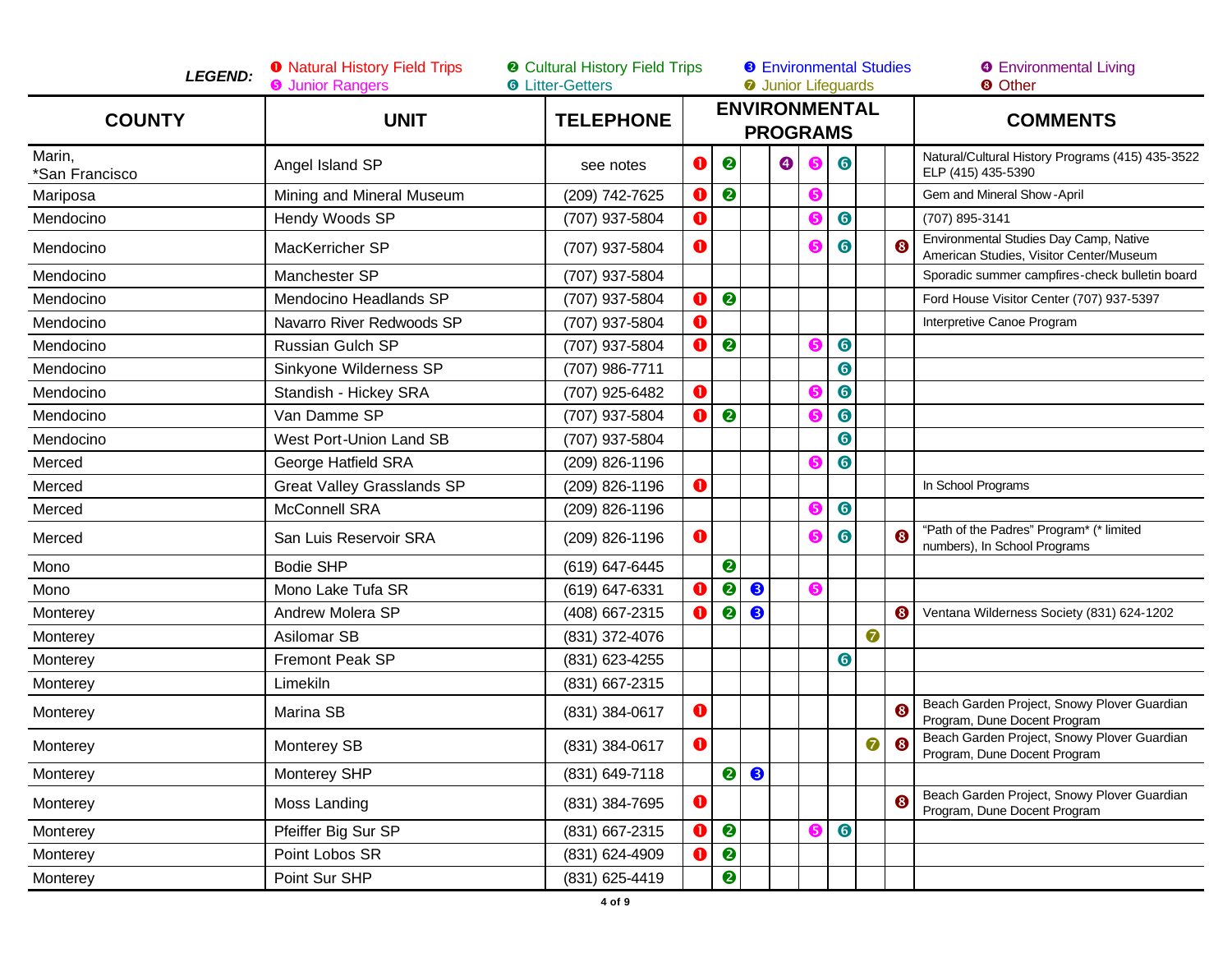| <b>LEGEND:</b>                         | <b>O</b> Natural History Field Trips<br><b>O</b> Junior Rangers | <b>@</b> Cultural History Field Trips<br><b>6</b> Litter-Getters |             |                  |   | <b>8</b> Environmental Studies<br><b>O</b> Junior Lifeguards |           |           |           |           | <b>O</b> Environmental Living<br><b>8 Other</b>                                                                                                                |  |
|----------------------------------------|-----------------------------------------------------------------|------------------------------------------------------------------|-------------|------------------|---|--------------------------------------------------------------|-----------|-----------|-----------|-----------|----------------------------------------------------------------------------------------------------------------------------------------------------------------|--|
| <b>COUNTY</b>                          | <b>UNIT</b>                                                     | <b>TELEPHONE</b>                                                 |             |                  |   | <b>ENVIRONMENTAL</b><br><b>PROGRAMS</b>                      |           |           |           |           | <b>COMMENTS</b>                                                                                                                                                |  |
| Monterey                               | Salinas River                                                   | (831) 384-7695                                                   | $\bullet$   |                  |   |                                                              |           |           |           | ❸         | Beach Garden Project, Snowy Plover Guardian<br>Program                                                                                                         |  |
| Monterey                               | Zmudowski                                                       | (831) 384-7695                                                   | 0           |                  |   |                                                              |           |           |           |           | Beach Garden Project, Snowy Plover Guardian<br>Program, Dune Docent Program                                                                                    |  |
| Napa                                   | <b>Bale Grist Mill SHP</b>                                      | (707) 963-2236                                                   |             | $\boldsymbol{c}$ |   |                                                              |           |           |           |           |                                                                                                                                                                |  |
| Napa, *Sonoma                          | Bothe-Napa Valley SHP                                           | (707) 942-4575                                                   | $\bullet$   |                  |   |                                                              | ❺         | $\bullet$ |           |           |                                                                                                                                                                |  |
| Napa, *Sonoma                          | Sugarloaf Ridge SP                                              | (707) 833-5712                                                   | O           | $\boldsymbol{Q}$ |   |                                                              | ❺         |           |           |           | Also (707) 938-1519                                                                                                                                            |  |
| Nevada                                 | <b>Empire Mine SHP</b>                                          | (530) 273-8522                                                   |             | ❷                |   |                                                              |           |           |           | 6         | Living History Programs                                                                                                                                        |  |
| Nevada                                 | <b>Malakoff Diggins SHP</b>                                     | (530) 265-2740                                                   |             | ❷                |   | $\bullet$                                                    | $\bullet$ |           |           |           |                                                                                                                                                                |  |
| Nevada                                 | South Yuba River SP                                             | (530) 432-2546                                                   | $\bf o$     | ❷                |   |                                                              |           |           |           | 6         | Gold Panning, Wildflower Walks, History<br>Info./Tours, Birdwalks, School Group Tours,<br>Living History Programs, Pine Needle Basket<br><b>Making Classes</b> |  |
| Nevada, *Placer                        | Donner Memorial SP                                              | (530) 587-3841                                                   | 0           | $\bullet$        |   |                                                              | ❺         | $\bullet$ |           |           |                                                                                                                                                                |  |
| Orange                                 | <b>Bolsa Chica SB</b>                                           | (949) 846-3460                                                   | $\mathbf 0$ |                  |   |                                                              | ❺         | $\bullet$ |           |           | Also (714) 492-0802                                                                                                                                            |  |
| Orange                                 | <b>Crystal Cove SP</b>                                          | (949) 494-3539                                                   | $\bullet$   |                  |   |                                                              |           | $\bullet$ |           |           | Also (714) 492-0802                                                                                                                                            |  |
| Orange                                 | Doheny SB                                                       | (949) 492-0802                                                   | 0           |                  |   |                                                              | ❺         | $\bullet$ |           | 6         | <b>School Group Campouts</b>                                                                                                                                   |  |
| Orange                                 | Huntington SB                                                   | (949) 536-1454                                                   | $\bullet$   |                  |   |                                                              | ❺         | $\bullet$ | $\bullet$ |           | Also (714) 492-0802                                                                                                                                            |  |
| Orange                                 | San Clemente SB                                                 | (949) 492-0802                                                   | $\mathbf 0$ |                  |   |                                                              | ❺         | 6         | 6         | 8         | <b>School Group Campouts</b>                                                                                                                                   |  |
| Orange                                 | San Mateo Creek Wetlands Nature<br>Preserve                     | (949) 492-4872                                                   |             |                  |   |                                                              |           |           |           |           |                                                                                                                                                                |  |
| Orange, *Riverside,<br>*San Bernardino | Chino Hills SP                                                  | (909) 780-6222                                                   | $\bullet$   |                  |   |                                                              |           | 6         |           | ❸         | In School Programs                                                                                                                                             |  |
| Placer                                 | Auburn SRA                                                      | (530) 885-4527                                                   |             |                  |   |                                                              | ❺         | $\bullet$ | $\bullet$ |           |                                                                                                                                                                |  |
| Placer                                 | <b>Burton Creek SP</b>                                          | (530) 525-7982                                                   |             |                  | ❸ |                                                              | ❺         |           |           |           |                                                                                                                                                                |  |
| Placer                                 | Tahoe SRA                                                       | (530) 583-3074                                                   |             |                  |   |                                                              | ❺         | $\bullet$ |           |           |                                                                                                                                                                |  |
| Placer                                 | <b>Ward Creek</b>                                               | (530) 525-7232                                                   |             |                  | ❸ |                                                              | ❺         |           |           |           |                                                                                                                                                                |  |
| Placer, *Nevada                        | <b>Donner Memorial SP</b>                                       | (530) 582-7892                                                   | O           | ❷                |   |                                                              | ❺         | $\bullet$ |           |           |                                                                                                                                                                |  |
| Placer, El Dorado, Sacramento          | Folsom Lake SRA                                                 | (916) 988-0205                                                   | O           | $\bullet$        |   |                                                              | ❺         | $\bullet$ | 0         | ❸         | In School Programs                                                                                                                                             |  |
| Placer, El Dorado, Sacramento          | <b>Water Education Center</b>                                   | (916) 989-7100                                                   |             |                  |   |                                                              | $\bullet$ |           |           | $\bullet$ |                                                                                                                                                                |  |
| Plumas                                 | Plumas-Eureka SP                                                | (916) 836-2380                                                   | o           | ❷                |   |                                                              | 6         | 6         |           |           |                                                                                                                                                                |  |
| Riverside                              | California Citrus SHP                                           | (909) 780-6222                                                   |             | ❷                |   |                                                              |           | $\bullet$ |           |           |                                                                                                                                                                |  |
| Riverside                              | Indio Hills Palms SP                                            | (760) 393-3052                                                   | $\mathbf 0$ | ❷                | ❸ |                                                              |           |           |           |           |                                                                                                                                                                |  |
| Riverside                              | Lake Perris SRA                                                 | (909) 657-0676                                                   | $\mathbf 0$ | 2                |   |                                                              | ❺         | $\bullet$ | $\bullet$ | $\bullet$ | In School Programs                                                                                                                                             |  |
| Riverside                              | Mount San Jacinto SP                                            | (909) 659-2607                                                   | $\mathbf o$ |                  |   |                                                              | ❺         | $\bullet$ |           |           |                                                                                                                                                                |  |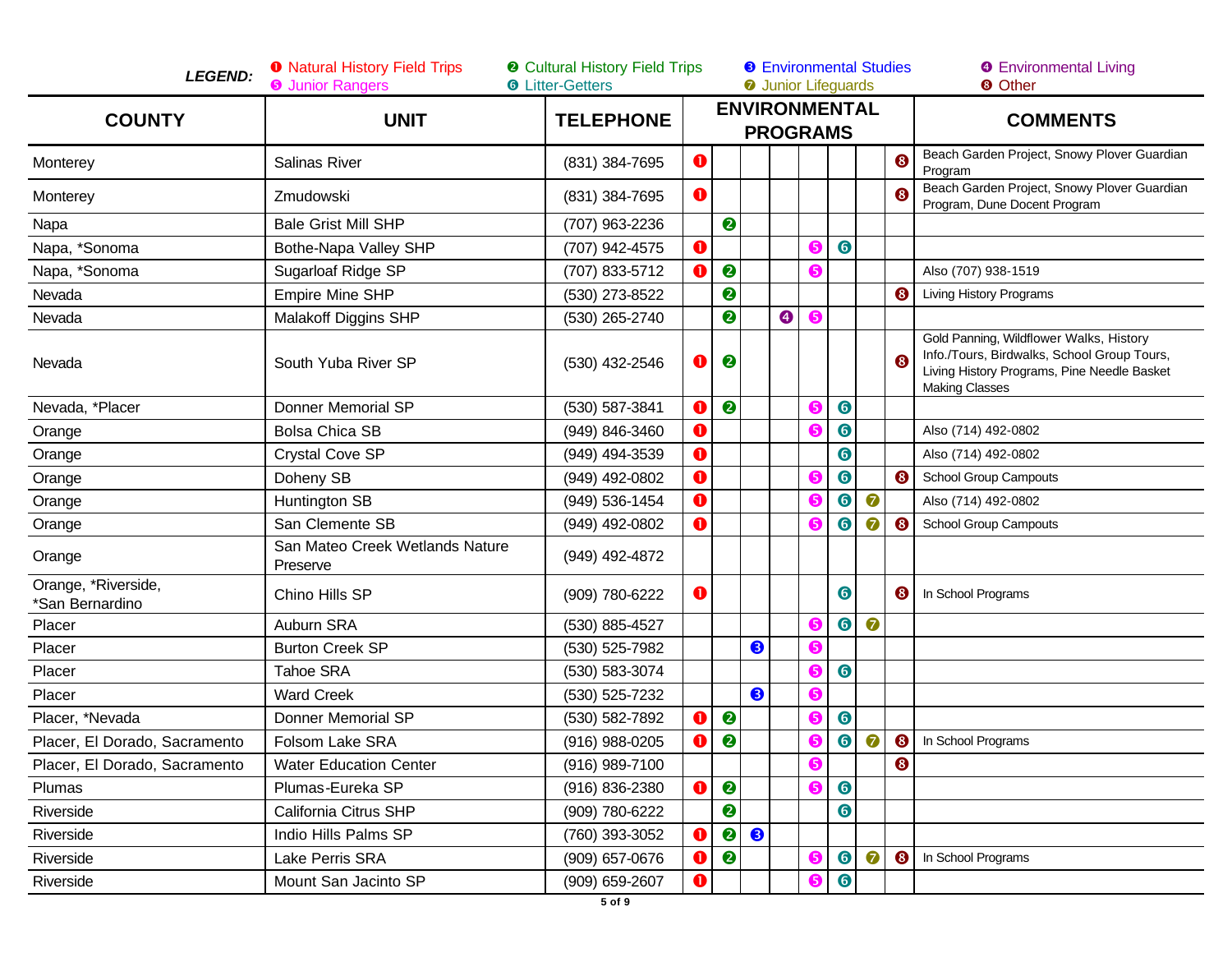| <b>LEGEND:</b>                         | <b>O</b> Natural History Field Trips<br><b>O</b> Junior Rangers | <b>@</b> Cultural History Field Trips<br><b>6</b> Litter-Getters |             |                  |   |                 |    | <b>O</b> Junior Lifeguards |           | <b>8</b> Environmental Studies | <b>9</b> Environmental Living<br><b>8</b> Other                                        |  |
|----------------------------------------|-----------------------------------------------------------------|------------------------------------------------------------------|-------------|------------------|---|-----------------|----|----------------------------|-----------|--------------------------------|----------------------------------------------------------------------------------------|--|
| <b>COUNTY</b>                          | <b>UNIT</b>                                                     | <b>TELEPHONE</b>                                                 |             |                  |   | <b>PROGRAMS</b> |    | <b>ENVIRONMENTAL</b>       |           |                                | <b>COMMENTS</b>                                                                        |  |
| Riverside, *Imperial                   | Salton Sea SRA                                                  | (760) 393-3052                                                   | $\bullet$   | $\bullet$        | ❸ |                 |    | $\bullet$                  |           |                                | <b>Boat Tours/Educational Tours</b>                                                    |  |
| Riverside, *Orange,<br>*San Bernardino | Chino Hills SP                                                  | (909) 780-6222                                                   | O           |                  |   |                 |    | $\bullet$                  |           | ❸                              | In School Programs                                                                     |  |
| Riverside, *San Diego, *Imperial       | Anza-Borrego Desert SP                                          | (760) 767-5311                                                   | $\mathbf o$ | $\bullet$        |   |                 | G  | 6                          |           | ඹ                              | Ride Alongs, Jr. Ranger, Cubs, Visitor Center<br>(760) 767-4205, Park Festival Weekend |  |
| Sacramento                             | <b>Brannan Island SRA</b>                                       | (916) 777-6671                                                   |             |                  |   |                 |    | $\bullet$                  |           |                                |                                                                                        |  |
| Sacramento                             | California State Capitol Museum                                 | (916) 324-0333                                                   |             | ❷                |   |                 |    |                            |           | ❸                              | <b>Living History Programs</b>                                                         |  |
| Sacramento                             | California State Railroad Museum                                | (916) 324-7405                                                   |             | ❷                |   |                 |    |                            |           | 6                              | Jr. Engineer Program, Caboose Club, & Special<br>Events                                |  |
| Sacramento                             | <b>Folsom Powerhouse SHP</b>                                    | $(916)$ 988-0205                                                 |             | ❷                |   |                 |    |                            |           | ദ                              | Cultural History Tours on Hydro Electric Power<br>(916) 985-4843                       |  |
| Sacramento                             | Governor's Mansion SHP                                          | (916) 324-7405                                                   |             | ❷                |   |                 |    |                            |           |                                |                                                                                        |  |
| Sacramento                             | <b>Leland Stanford Mansion SHP</b>                              | (916) 324-0575                                                   |             |                  |   |                 |    |                            |           | 6                              | Christmas Fest & Ice Cream Social                                                      |  |
| Sacramento                             | State Indian Museum                                             | (916) 324-7405                                                   |             | 2                |   |                 |    |                            |           | ❸                              | 'Ishi Day'                                                                             |  |
| Sacramento                             | Sutter's Fort SHP                                               | (916) 324-7405                                                   |             | 0                |   | $\bullet$       |    |                            |           | 6                              | Mobile Living History Program                                                          |  |
| Sacramento,<br>*El Dorado, *Placer     | Folsom Lake SRA                                                 | (916) 988-0205                                                   | O           | $\boldsymbol{e}$ |   |                 |    | $\bullet$                  | $\bullet$ | ❸                              | In School Programs                                                                     |  |
| Sacramento,<br>*El Dorado, *Placer,    | <b>Water Education Center</b>                                   | (916) 989-7100                                                   |             |                  |   |                 | G  |                            |           | ❸                              |                                                                                        |  |
| San Benito                             | Fremont Peak SP                                                 | (831) 623-4255                                                   |             |                  |   |                 |    | $\bullet$                  |           | ❸                              | Astronomy Programs, Also (831) 623-2465                                                |  |
| San Benito                             | <b>Hollister Hills SVRA</b>                                     | (831) 637-3874                                                   | $\bullet$   |                  |   |                 |    |                            |           |                                |                                                                                        |  |
| San Benito                             | San Juan Bautista SHP                                           | (408) 623-4881                                                   |             | $\bullet$        | ❸ |                 |    |                            |           | ❸                              | Developing ELP Spring 2000                                                             |  |
| San Bernardino                         | Mitchell Caverns/Providence Mountains<br><b>SRA</b>             | (661) 928-2586                                                   | $\bullet$   | ❷                | ❸ |                 |    |                            |           | 6                              | In School Programs,<br>School Group Reservations call (760) 928-2586                   |  |
| San Bernardino                         | Silverwood Lake SRA                                             | (760) 389-2303                                                   | $\bullet$   |                  |   |                 | 6  |                            |           | 6                              | Bald Eagle Tours, In School Programs                                                   |  |
| San Bernardino, *Orange,<br>*Riverside | Chino Hills SP                                                  | (909) 780-6222                                                   | $\bullet$   |                  |   |                 |    |                            |           | 6                              | In School Programs                                                                     |  |
| San Diego                              | Cardiff SB (Seaside)                                            | (760) 753-5091                                                   |             |                  |   |                 |    |                            |           | 6                              | Tide Pool Programs, In School Programs                                                 |  |
| San Diego                              | Carlsbad SB                                                     | (760) 438-3143                                                   |             |                  |   |                 | 5  |                            | 0         |                                |                                                                                        |  |
| San Diego                              | Cuyamaca Rancho SP                                              | (760) 765-0755                                                   | $\bullet$   | $\bullet$        |   |                 |    | $\bullet$                  |           |                                |                                                                                        |  |
| San Diego                              | Los Penasquitos Marsh NP                                        | (858) 755-2063                                                   | $\bullet$   |                  | ❸ |                 | 6  | $\bullet$                  |           |                                |                                                                                        |  |
| San Diego                              | Old Town San Diego SHP                                          | (619) 220-5423                                                   |             | ❷                |   |                 |    |                            |           | ❸                              | Living History, Boosters of Old Town Structure<br>tours                                |  |
| San Diego                              | Palomar Mountain SP                                             | (760) 742-3462                                                   |             |                  |   |                 | (5 | $\bullet$                  |           |                                |                                                                                        |  |
| San Diego                              | San Elijo SB                                                    | (760) 753-5091                                                   |             |                  |   |                 |    | $\bullet$                  |           | 6                              | School Programs, Field Trips                                                           |  |
| San Diego                              | San Onofre SB                                                   | (949) 492-4872                                                   | $\bullet$   |                  |   |                 |    | $\bullet$                  |           |                                | Also (949) 492-0802                                                                    |  |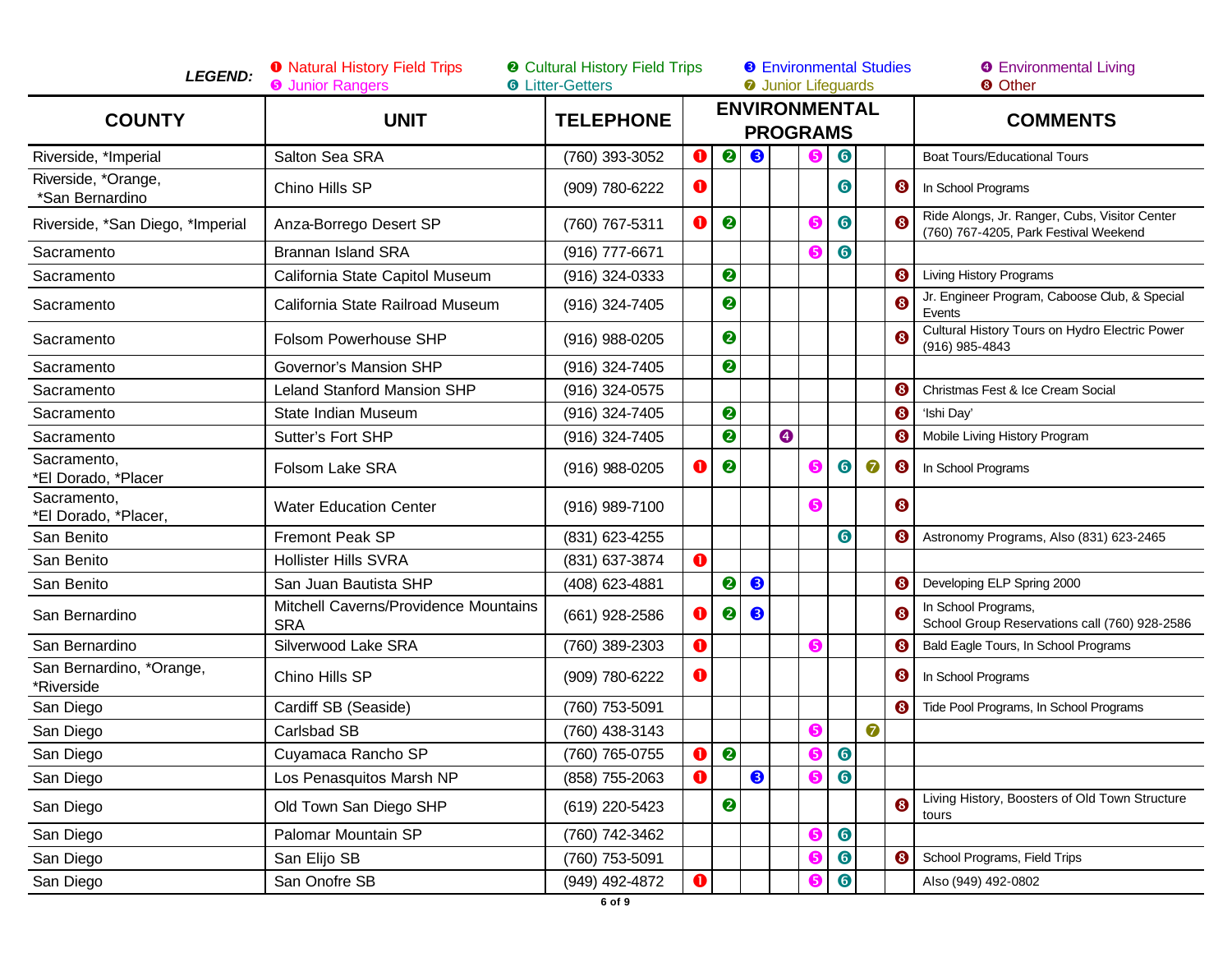| <b>LEGEND:</b>                   | <b>O</b> Natural History Field Trips<br><b>O</b> Junior Rangers | <b>@</b> Cultural History Field Trips<br><b>6</b> Litter-Getters |             |           |   |           | <b>8</b> Environmental Studies<br><b>O</b> Junior Lifeguards |           |           |   | <b>O</b> Environmental Living<br><b>8 Other</b>                                                                                                                            |  |
|----------------------------------|-----------------------------------------------------------------|------------------------------------------------------------------|-------------|-----------|---|-----------|--------------------------------------------------------------|-----------|-----------|---|----------------------------------------------------------------------------------------------------------------------------------------------------------------------------|--|
| <b>COUNTY</b>                    | <b>UNIT</b>                                                     | <b>TELEPHONE</b>                                                 |             |           |   |           | <b>ENVIRONMENTAL</b><br><b>PROGRAMS</b>                      |           |           |   | <b>COMMENTS</b>                                                                                                                                                            |  |
| San Diego                        | San Pasqual Battlefield SHP                                     | (619) 220-5430                                                   |             | ❷         |   |           |                                                              |           |           | ❸ | School Programs, Living History                                                                                                                                            |  |
| San Diego                        | <b>Silver Strand SB</b>                                         | (619) 435-5184                                                   | $\bullet$   |           |   |           | 6                                                            | $\bullet$ | $\bullet$ | ❸ | Kayaking/College Program, National Youth<br>Sports, Girl Scouts, Coronado Rec. Dept., Sandy<br>Project/Youth at Risk Together with Chula Vista<br>City, Coronado Sea Camp. |  |
| San Diego                        | South Carlsbad SB                                               | (760) 438-3143                                                   |             |           |   |           | 6                                                            | 6         |           |   | School Programs, Field Trips, Campfire<br>seasonals, Beach walks, Special Events/Earth<br>Fair Day/ Beach Clean-up, Boys/Girl Scout<br>Presentation like lead hikes        |  |
| San Diego                        | Tijuana Estuary NP                                              | (619) 575-3613                                                   | $\bullet$   |           | ❸ |           |                                                              | $\bullet$ |           |   |                                                                                                                                                                            |  |
| San Diego                        | <b>Torrey Pines SB</b>                                          | (858) 755-2063                                                   | $\bullet$   |           | ❸ |           | G                                                            | $\bullet$ |           |   |                                                                                                                                                                            |  |
| San Diego                        | <b>Torrey Pines SR</b>                                          | (858) 755-2063                                                   | $\mathbf 0$ |           | ❸ |           |                                                              | $\bullet$ |           |   |                                                                                                                                                                            |  |
| San Diego, *Imperial             | Ocotillo Wells SVRA                                             | (760) 767-5391                                                   | $\bullet$   |           |   |           |                                                              | $\bullet$ |           | ❸ | In School Programs                                                                                                                                                         |  |
| San Diego, *Riverside, *Imperial | Anza-Borrego Desert SP                                          | (760) 767-5311                                                   | $\mathbf 0$ | $\bullet$ |   |           | ❺                                                            | $\bullet$ |           | 8 | Ride Alongs, Jr. Ranger, Cubs, Visitor Center<br>(760) 767-4205, Park Festival Weekend                                                                                     |  |
| San Francisco                    | <b>Candlestick Point SRA</b>                                    | (415) 671-0145                                                   | $\bullet$   |           |   |           |                                                              | $\bullet$ |           | 6 | Fishing Programs, Camping Programs                                                                                                                                         |  |
| San Francisco, *Marin            | Angel Island SP                                                 | see notes                                                        | $\bullet$   | 0         |   | $\bullet$ |                                                              | 6         |           |   | Natural/Cultural History Programs (415) 435-<br>3522; ELP (415) 435-5390                                                                                                   |  |
| San Joaquin                      | <b>Caswell Memorial SP</b>                                      | (209) 599-3810                                                   | $\bullet$   |           |   |           |                                                              | 6         |           |   | In School Programs                                                                                                                                                         |  |
| San Luis Obispo                  | Hearst San Simeon SHM                                           | (805) 927-2020                                                   |             | 2         |   |           |                                                              |           |           |   | School Tours, Living History                                                                                                                                               |  |
| San Luis Obispo                  | Montana De Oro SP                                               | see notes                                                        | $\bullet$   |           |   |           | 6                                                            | 6         |           |   | Field Trips: (805) 772-3084<br>Jr. Rangers: (805) 528-0513                                                                                                                 |  |
| San Luis Obispo                  | Morro Bay SP                                                    | see notes                                                        | $\bullet$   |           |   |           | G                                                            | $\bullet$ |           |   | Field Trips: (805) 772-3084<br>Jr. Rangers: (805) 772-7434                                                                                                                 |  |
| San Luis Obispo                  | Oceano Dunes SVRA                                               | (805) 473-7220                                                   | $\bullet$   |           |   |           |                                                              |           |           |   | In School Programs                                                                                                                                                         |  |
| San Luis Obispo                  | Pismo SB                                                        | (805) 489-1869                                                   | $\bullet$   |           |   |           | G                                                            | 6         |           |   | Field Trips: (805) 489-1869<br>Jr. Rangers: (805) 489-1869                                                                                                                 |  |
| San Luis Obispo                  | San Simeon SP                                                   | (805) 927-2038                                                   | $\bullet$   |           |   |           | 6                                                            | 6         |           | ❸ | Cubs, Living History, In School Programs (In<br>school and at park; Natural and Cultural), Cal Pal<br>Program                                                              |  |
| San Mateo                        | Año Nuevo SR                                                    | (650) 879-2025                                                   | $\bullet$   |           |   |           |                                                              |           |           |   | December - March must reserve through<br>Reserve America at (800) 444-4445. Teachers<br>Guide available.                                                                   |  |
| San Mateo                        | <b>Butano SP</b>                                                | (650) 879-2040                                                   | $\bullet$   |           |   |           | 6                                                            | $\bullet$ |           |   |                                                                                                                                                                            |  |
| San Mateo                        | Half Moon Bay SB                                                | (650) 726-8819                                                   | $\bullet$   |           |   |           | 6                                                            | $\bullet$ |           |   |                                                                                                                                                                            |  |
| San Mateo                        | Pescadero Marsh NP                                              | (650) 879-2170                                                   | $\bullet$   |           |   |           |                                                              |           |           |   |                                                                                                                                                                            |  |
| San Mateo                        | Pescadero SB                                                    | (650) 879-2170                                                   | $\bullet$   |           |   |           |                                                              |           |           |   |                                                                                                                                                                            |  |
| San Mateo                        | Portola SP                                                      | (650) 948-9098                                                   |             |           |   |           | 6                                                            | $\bullet$ |           |   | Junior Ranger program. Summer weekends only.                                                                                                                               |  |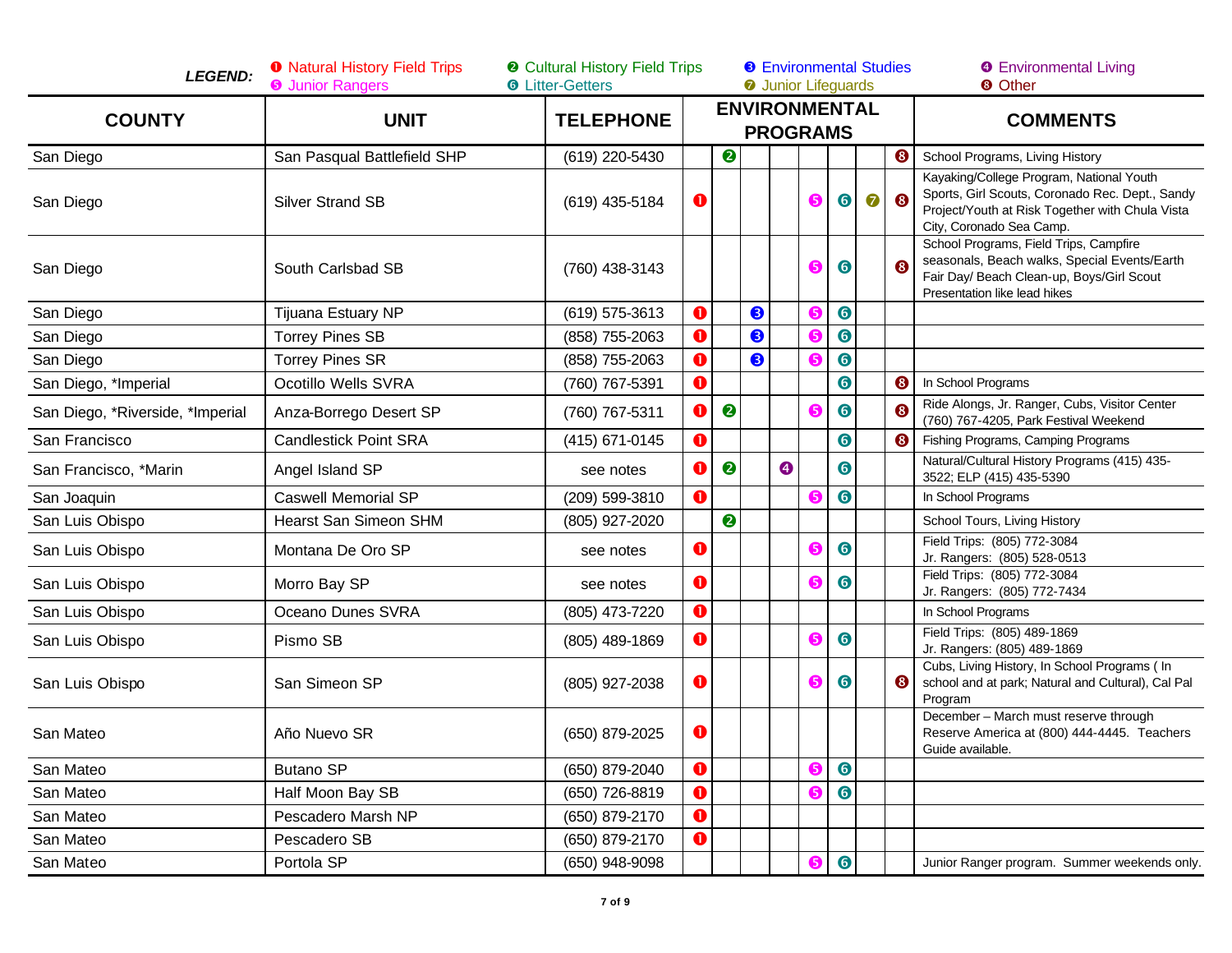| <b>LEGEND:</b>            | <b>O</b> Natural History Field Trips<br><b>@</b> Cultural History Field Trips<br><b>O</b> Junior Rangers<br><b>6</b> Litter-Getters |                  |             |           |           |                                         |     | <b>O</b> Junior Lifeguards |           | <b>8</b> Environmental Studies | <b>9</b> Environmental Living<br><b>8</b> Other |  |
|---------------------------|-------------------------------------------------------------------------------------------------------------------------------------|------------------|-------------|-----------|-----------|-----------------------------------------|-----|----------------------------|-----------|--------------------------------|-------------------------------------------------|--|
| <b>COUNTY</b>             | <b>UNIT</b>                                                                                                                         | <b>TELEPHONE</b> |             |           |           | <b>ENVIRONMENTAL</b><br><b>PROGRAMS</b> |     |                            |           |                                | <b>COMMENTS</b>                                 |  |
| San Mateo, *Santa Cruz    | Big Basin Redwoods SP                                                                                                               | (831) 338-6132   | $\bullet$   |           |           |                                         |     | $\bullet$                  |           |                                |                                                 |  |
| Santa Barbara             | Carpinteria SB                                                                                                                      | (805) 684-2811   | $\mathbf 0$ | 2         |           |                                         |     | $\bullet$                  |           | ❸                              | Pre-Junior Rangers                              |  |
| Santa Barbara             | El Capitan SB                                                                                                                       | (805) 968-3294   | $\mathbf 0$ | 2         |           | $\bullet$                               |     | $\bullet$                  |           |                                |                                                 |  |
| Santa Barbara             | El Presidio De Santa Barbara SHP                                                                                                    | (805) 965-0093   |             | 2         |           |                                         |     |                            |           |                                |                                                 |  |
| Santa Barbara             | Gaviota SP                                                                                                                          | (805) 968-3294   | $\bullet$   | 2         | $\bullet$ | $\bullet$                               |     | $\bullet$                  |           |                                |                                                 |  |
| Santa Barbara             | La Purisima Mission SHP                                                                                                             | (805) 733-3713   | O           | ❷         |           |                                         |     | $\bullet$                  |           |                                |                                                 |  |
| Santa Barbara             | Refugio SB                                                                                                                          | (805) 968-3294   | $\mathbf 0$ | $\bullet$ |           | $\bullet$                               |     | $\bullet$                  | $\bullet$ |                                |                                                 |  |
| Santa Clara               | Henry W. Coe SP                                                                                                                     | (831) 779-2728   | $\mathbf 0$ |           |           |                                         |     |                            | 0         |                                | In School Programs                              |  |
| Santa Cruz                | <b>Forest of Nisene Marks SP</b>                                                                                                    | (831) 763-7063   | $\bf o$     |           | ❸         |                                         |     | $\bullet$                  |           | ❸                              | Ranger Explorers, Also (831) 429-2850           |  |
| Santa Cruz                | Henry Cowell Redwoods SP                                                                                                            | (831) 335-4598   | O           |           | ❸         |                                         |     | $\bullet$                  |           | 6                              | Ranger Explorers                                |  |
| Santa Cruz                | Manresa SB                                                                                                                          | (831) 761-1795   | $\bullet$   |           |           |                                         |     | $\bullet$                  | $\bullet$ |                                | Also (831) 429-2850                             |  |
| Santa Cruz                | Natural Bridges SB                                                                                                                  | (831) 423-4609   | $\bf o$     |           | 8         |                                         |     |                            |           | ❸                              | Ranger Explorers, Also (831) 429-2850           |  |
| Santa Cruz                | New Brighton SB                                                                                                                     | (831) 464-6329   | $\bullet$   |           | ❸         |                                         | G   | $\bullet$                  |           |                                | Also (831) 429-2850                             |  |
| Santa Cruz                | Portola                                                                                                                             | (650) 948-9098   | $\bf o$     |           |           |                                         |     |                            |           |                                |                                                 |  |
| Santa Cruz                | Santa Cruz Mission SHP                                                                                                              | (831) 425-5849   |             | $\bullet$ | ❸         |                                         |     |                            |           |                                | Also (831) 429-2850                             |  |
| Santa Cruz                | Seacliff SB                                                                                                                         | (831) 685-6442   | O           | ❷         | ❸         |                                         |     |                            | 0         | 6                              | Ranger Explorers, Also (831) 429-2850           |  |
| Santa Cruz                | <b>Sunset SB</b>                                                                                                                    | (831) 763-7062   | $\bf o$     |           |           |                                         | 6   | $\bullet$                  |           |                                | Also (831) 429-2850                             |  |
| Santa Cruz                | <b>Twin Lakes SB</b>                                                                                                                | (831) 427-4868   |             |           |           |                                         |     |                            | 0         |                                |                                                 |  |
| Santa Cruz                | Wilder Ranch SP                                                                                                                     | (831) 426-0505   | $\bullet$   | 2         | 8         |                                         |     |                            |           | ❸                              | Ranger Explorers, Also (831) 429-2850           |  |
| Santa Cruz,<br>*San Mateo | Big Basin Redwoods SP                                                                                                               | (831) 338-8860   | $\bullet$   |           | ❸         |                                         | G   | $\bullet$                  |           |                                |                                                 |  |
| Shasta                    | McArthur-Burney Falls SP                                                                                                            | (530) 335-2777   | $\bullet$   |           |           |                                         |     | $\bullet$                  |           | ❸                              | In School Programs                              |  |
| Shasta                    | Shasta SHP                                                                                                                          | (530) 243-8194   |             | 0         |           |                                         |     |                            |           | ❸                              | In School Programs                              |  |
| Shasta,<br>*Siskiyou      | Castle Crags SP                                                                                                                     | (530) 235-2684   | $\bullet$   |           |           |                                         | 6   | $\bullet$                  |           | ❸                              | In School Programs                              |  |
| Siskiyou,<br>*Shasta      | Castle Crags SP                                                                                                                     | (530) 235-2684   | $\bullet$   |           |           |                                         | (5) | $\bullet$                  |           | ❸                              | In School Programs                              |  |
| Solano                    | <b>Benicia Capitol SHP</b>                                                                                                          | (707) 745-3385   |             | ❷         |           |                                         |     |                            |           |                                |                                                 |  |
| Sonoma                    | Annadel SP                                                                                                                          | (707) 539-3911   |             |           |           |                                         |     |                            |           |                                | Also (707) 938-1519                             |  |
| Sonoma                    | Armstrong Redwoods SR                                                                                                               | (707) 869-2015   | $\bullet$   |           |           |                                         |     |                            |           |                                | Also (707) 865-2391                             |  |
| Sonoma                    | Fort Ross SHP                                                                                                                       | (707) 847-3286   |             |           |           | ❹                                       |     |                            |           |                                | Also (707) 865-2391                             |  |
| Sonoma                    | Jack London SHP                                                                                                                     | (707) 938-5216   | O           | $\bullet$ |           |                                         |     |                            |           |                                | Group Tour Reservations call (707) 938-1519     |  |
| Sonoma                    | Petaluma Adobe SHP                                                                                                                  | (707) 762-4871   |             | 2         |           | ❹                                       |     |                            |           |                                | School Group Reservations call (707) 938-1519   |  |